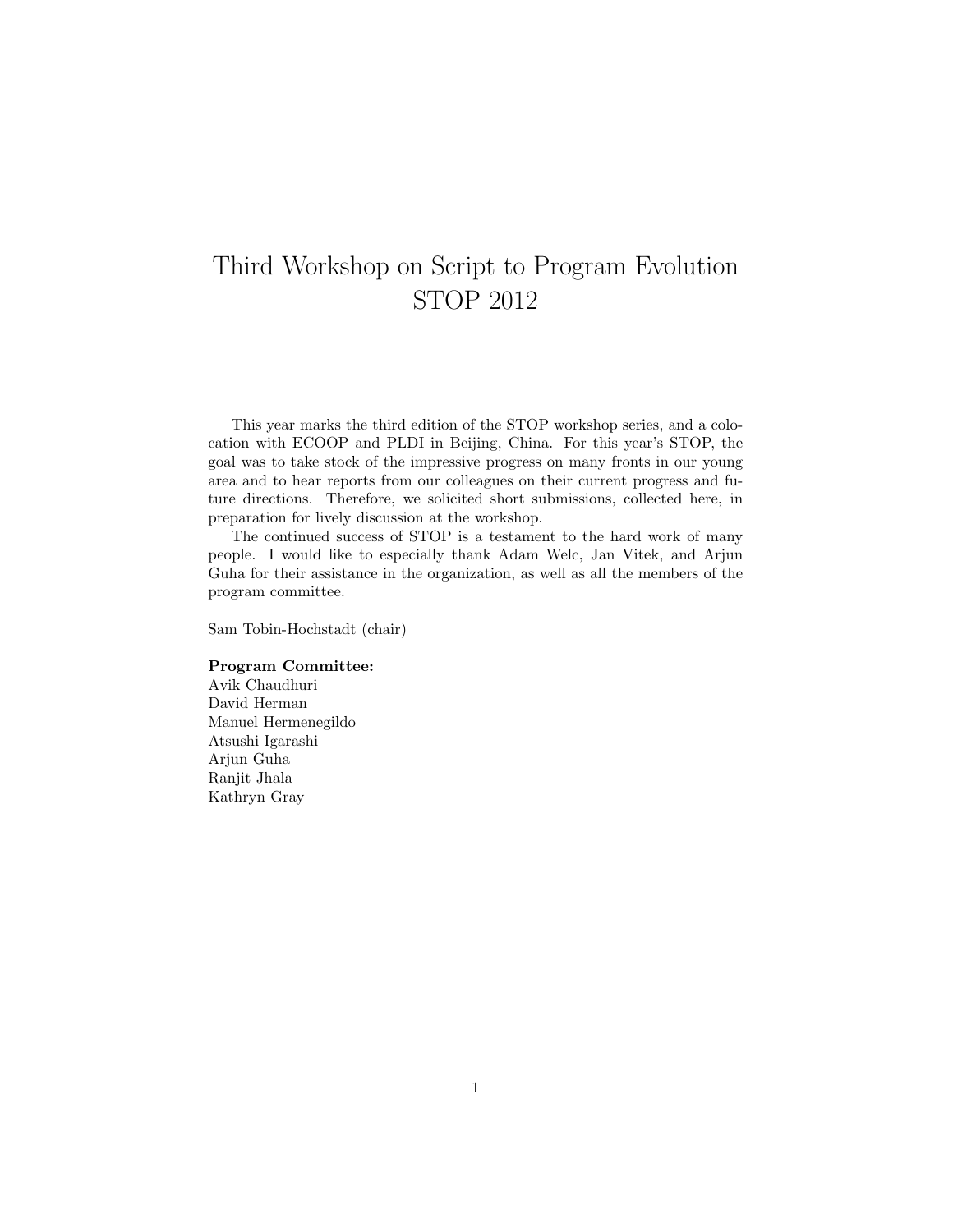## Status Report: Dependent Types for JavaScript

Ravi Chugh

University of California, San Diego rchugh@cs.ucsd.edu

David Herman

Mozilla Research dherman@mozilla.com

<span id="page-1-4"></span>Ranjit Jhala University of California, San Diego jhala@cs.ucsd.edu

We are developing Dependent JavaScript (DJS), an explicitly-typed dialect of a large JavaScript subset that features mutable, prototypebased objects and arrays as well as precise control-flow reasoning. We *desugar* DJS programs to a core lambda-calculus with explicit references following in the style of  $\lambda_{JS}$  [\[3\]](#page-1-0). Our new type system operates on desugared programs, building upon techniques from System D [\[2\]](#page-1-1) and Alias Types [\[4\]](#page-1-2). With our preliminary implementation, we demonstrate that DJS is expressive enough to reason about a variety of tricky idioms found in small examples drawn from several sources, including the popular book *JavaScript: The Good Parts* and the SunSpider benchmark suite. In this report, we provide a brief overview of DJS; more details can be found in [\[1\]](#page-1-3).

*Path Sensitivity.* Consider the following function where the type annotation says that if the input is a number, then so is the return value, and otherwise it's a boolean; the "if-then-else" macro ite p q<sub>1</sub> q<sub>2</sub> abbreviates the formula (p  $\Rightarrow$  q<sub>1</sub>)  $\land$  ( $\neg$   $p \Rightarrow$  q<sub>2</sub>).

```
//: x: Top \rightarrow {\nu | \text{ite } Num(x) Num(\nu) Bool(\nu)}function negate(x) {
  return (typeof x == "number") ? 0 - x : !x;}
```
When checking the true case of the conditional, DJS tracks that x is a number. Because the subtraction also produces a number, it concludes that the return value has type  $\{\nu \mid Num(x) \Rightarrow Num(\nu)\}.$ In the false case, x is an arbitrary, non-number value, which is safe to use because the JavaScript negate operator inverts the "truthiness" of *any* value, not just booleans. So, the return value has type  $\{\nu \mid \neg Num(x) \Rightarrow Bool(\nu)\}\$ . By combining the types of values stored in x along both branches, DJS verifies that the return type satisfies its specification.

*Refinement Types.* Even the simple example above requires sophisticated propositional and equational reasoning that depends on program *values*. In DJS, we employ *refinement types* to encode these relationships and use an SMT solver to discharge logical validity queries that arise during (sub)type checking. Refinement types are quite expressive but, by using formulas drawn from a *decidable* logic, once the programmer has provided annotations on functions, type checking proceeds automatically. In comparison, more expressive *dependent* type systems like Coq rely on the programmer or heuristics to interactively discharge proof obligations.

*Primitive Operators.* In DJS, we use refinements to assign precise types to primitive operators; we show a few below.

typeof ::  $x: Top \rightarrow \{\nu | \nu = tag(x)\}\$  $!:: x: Top \rightarrow \{\nu \mid \text{ite } \text{false}(x) \ (\nu = \text{true}) \ (\nu = \text{false})\}$ &  $:: x: Top \rightarrow y: Top \rightarrow \{\nu \mid \text{ite } falsy(x) \ (\nu = x) \ (\nu = y)\}\$ ||  $:x: Top \rightarrow y: Top \rightarrow \{\nu | \text{ite } \text{false}(x) \ (\nu = y) \ (\nu = x)\}\$  The above types allow DJS to reason about negate and idioms like if  $(x \& x.f)$  to guard key lookups and  $x = x \mid \text{ default}$ to set default values. Refinement types provide the flexibility to choose more restrictive types for operators, if desired, to statically prevent implicit coercions, which often lead to subtle programming errors. For example, we can restrict the negation operator to boolean values as follows.

$$
!:: x:Bool \rightarrow \{\nu \mid \text{ite } (x \in \text{false}) \ (\nu = \text{true}) \ (\nu = \text{false})\}
$$

*Flow Sensitivity.* Consider the following function that is like negate but first assigns the eventual result in the variable x.

//:  $x: Top \rightarrow \{\nu | \text{ite Num}(x) Num(\nu) Bool(\nu)\}\$ function also\_negate(x) {  $x = (typeof x == "number") ? 0 - x : !x;$ return x; }

<span id="page-1-15"></span><span id="page-1-10"></span>To precisely reason about the different types of values stored in the (imperative) variable x, DJS maintains a flow-sensitive heap that can be *strongly updated* at each program point. As a result, DJS tracks that the updated value of x along the true case is  $\{\nu \mid Num(x) \Rightarrow Num(\nu)\}\$  (where x is the formal parameter initially stored in x) and along the false case is  $\{\nu \mid \neg Num(x) \Rightarrow \varnothing\}$  $Bool(\nu)$ . Thus, as before, DJS verifies that the return value (the new value of x) satisfies the specification.

<span id="page-1-16"></span><span id="page-1-12"></span>*Objects.* JavaScript objects make heavy use of property extension and prototype inheritance to transitively resolve lookups.

```
var parent = {last: " Smith"};
var child = Object.create(parent);
child.first = "Bob";
child.first + child.last; // "Bob Smith"
```
<span id="page-1-7"></span><span id="page-1-5"></span><span id="page-1-1"></span><span id="page-1-0"></span>For object extension, strong updates allow DJS to track that the "first" property is added to child. For prototypes, DJS precisely tracks parent links between objects in the heap, and *unrolls* prototype chains to match the semantics of object operations. For example, the type of the value retrieved by child.last is

<span id="page-1-11"></span><span id="page-1-6"></span><span id="page-1-2"></span> $\{ \nu \mid \text{if } has(\text{child}, \text{``last''}) \text{ then } \nu = sel(\text{child}, \text{``last''}) \}$ elif  $has(parent, "last")$  then  $\nu = sel(parent, "last")$ else  $\nu$  = undefined }

<span id="page-1-17"></span><span id="page-1-13"></span><span id="page-1-8"></span>which is a subtype of  $\{\nu \mid \nu = \text{sel}(\text{parent}, \text{``last''})\}$  given what we know about child and parent. Furthermore, we use *uninterpreted heap symbols* to reason about portions of the heap that are statically unknown. This allows DJS to verify that the property lookup in if (k in x) x[k] does *not* return undefined (unless the type of x[k] includes undefined, of course) even when *nothing* is known about the prototype chain of x.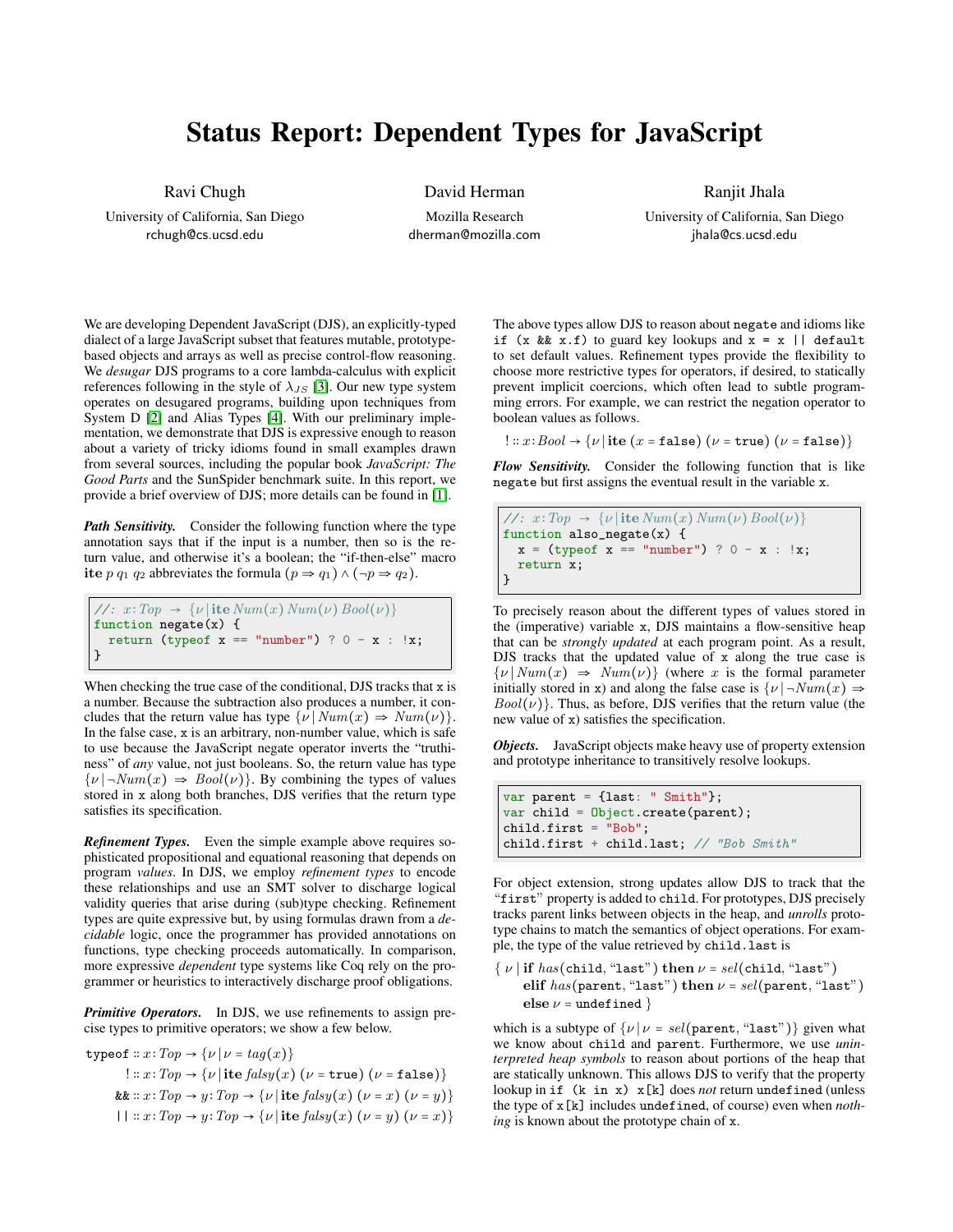*Arrays as Arrays.* Arrays are (mostly) ordinary prototype-based objects with string keys, but JavaScript programmers (and optimizing JIT compilers) commonly treat arrays as if they are traditional "packed" arrays with integer "indices" zero to "size" minus one. DJS reconciles this discrepancy by maintaining the following invariants about every array  $a :: Arr(T)$ .

- 1. a contains the special "length" key.
- 2. All other "own" keys of a are (strings that coerce to) integers.
- 3. For all integers  $i$ , either a maps the key  $i$  to a value of type  $T$ , or it has no binding for i.
- 4. All inherited keys of a are "safe" (*i.e.* non-integer) strings.

Furthermore, we use the uninterpreted predicate  $packet(\mathbf{a})$  to describe arrays that also satisfy the following property, where  $len(a)$ is an uninterpreted function symbol.

5. For all integers i, if i is between zero and  $len(a)$  minus one, then a maps i to a value of type  $T$ . Otherwise, a has no binding for i.

These invariants allow DJS to reason locally (without considering the prototype chain of a) that for any integer, a[i] produces a value of type  $\{v \mid v :: T \lor v = \text{undefined}\}$ , and that if  $0 \le i <$  $len(a)$ , then  $a[i]$  *definitely* has type T. We assign types to arraymanipulating operations, including the Array.prototype.push and Array.prototype.pop functions that all arrays inherit, to maintain these invariants and treat packed arrays precisely when possible.

*Tuples.* Arrays are used as finite tuples in several idiomatic ways.

```
var a0 = [0, 1, 2];var a1 = []; a1[0] = 0; a1[1] = 1; a1[2] = 2;
var a2 = []; a2.push(0); a2.push(1); a2.push(2);
```
For a1 and a2, DJS is able to track that the array updates — even when going through the Array.prototype.push native function that is inherited by  $a$  — maintain the invariant that the arrays are packed. Thus, each of the arrays has the following type.

$$
\{\nu \mid \nu : \text{Arr}(Int) \land \text{packet}(\nu) \land \text{len}(\nu) = 3\}
$$

*Benchmarks.* We are actively working on our implementation (available at <ravichugh.com/nested>). So far, we have tested on 300 lines of unannotated benchmarks from several sources including *JavaScript: The Good Parts* and the SunSpider and V8 microbenchmark suites. [Figure 1](#page-1-4) summarizes our current results, where for each example: "Un" is the number of (non-whitespace, non-comment) lines of code in the *unannotated* benchmark; "Ann" is the lines of code in the annotated DJS version (including comments because they contain DJS annotations); "Time" is the running time rounded to the nearest second; and "Queries" is the number of validity queries issued to Z3 during type checking.

Taken together, the set of benchmarks rely on the gamut of features in the type system, requiring type invariants that describe relationships between parent and child objects, between the contents of imperative variables and arrays across iterations of a loop, and intersections of function types to encode control-flow invariants.

*Annotation Burden and Running Time.* As [Figure 1](#page-1-4) shows, our annotated benchmarks are approximately 1.7 times as large (70% overhead) as their unannotated versions on average. In our experience, a significant portion of the annotation burden is boilerplate — unrelated to the interesting typing invariants — that fall into a small number of patterns, which we have started to optimize.

| <b>Adapted Benchmark</b> | Un  | Ann | <b>Oueries</b> | Time |
|--------------------------|-----|-----|----------------|------|
| JS: The Good Parts       |     |     |                |      |
| prototypal               | 18  | 36  | 731            | 2    |
| pseudoclassical          | 15  | 23  | 706            | 2    |
| functional               | 19  | 43  | 862            | 8    |
| parts                    | 11  | 20  | 605            | 3    |
| SunSpider                |     |     |                |      |
| string-fasta             | 10  | 18  | 263            |      |
| access-binary-trees      | 34  | 50  | 2389           | 23   |
| access-nbody             | 129 | 201 | 4225           | 39   |
| V8                       |     |     |                |      |
| splay                    | 17  | 36  | 571            | 1    |
| Google Closure Library   |     |     |                |      |
| typeOf                   | 15  | 31  | 1975           | 52   |
| Other                    |     |     |                |      |
| negate                   | 9   | 9   | 296            | 1    |
| passengers               | 9   | 19  | 310            | 3    |
| counter                  | 16  | 24  | 272            |      |
| dispatch                 | 4   | 8   | 219            |      |
| Totals                   | 306 | 518 | 13424          | 137  |

Figure 1. Benchmarks (Un: LOC without annotations; Ann: LOC with annotations; Queries: Number of Z3 queries; Time: Running time in seconds)

The running time of our type checker is acceptable for small examples, but less so as the number of queries to the SMT solver increases. We have not yet spent much effort to improve performance, but we have implemented a few optimizations that have already reduced the number of SMT queries. There is plenty of room for future work to further improve both the annotation overhead as well as performance.

*Conclusion.* We have found that the full range of features in DJS are indeed required, but that many examples fall into patterns that do not simultaneous exercise all features. Therefore, we believe that future work on desugaring and on type checking can treat common cases specially in order to reduce the annotation burden and running time, and fall back to the full expressiveness of the system when necessary. In addition, we are working to extend DJS with support for additional features, including more general support for recursive types, for the apply and call forms (often used, for example, to set up inheritance patterns), and variable-arity functions. We believe that Dependent JavaScript is a promising approach for supporting real-world dynamic languages like JavaScript.

- [1] Ravi Chugh, David Herman, and Ranjit Jhala. Dependent Types for JavaScript. April 2012. <http://arxiv.org/abs/1112.4106>.
- [2] Ravi Chugh, Patrick M. Rondon, and Ranjit Jhala. Nested Refinements: A Logic for Duck Typing. In *POPL*, 2012.
- [3] Arjun Guha, Claudiu Saftoiu, and Shriram Krishnamurthi. The Essence of JavaScript. In *ECOOP*, 2010.
- [4] Frederick Smith, David Walker, and Greg Morrisett. Alias Types. In *ESOP*, 2000.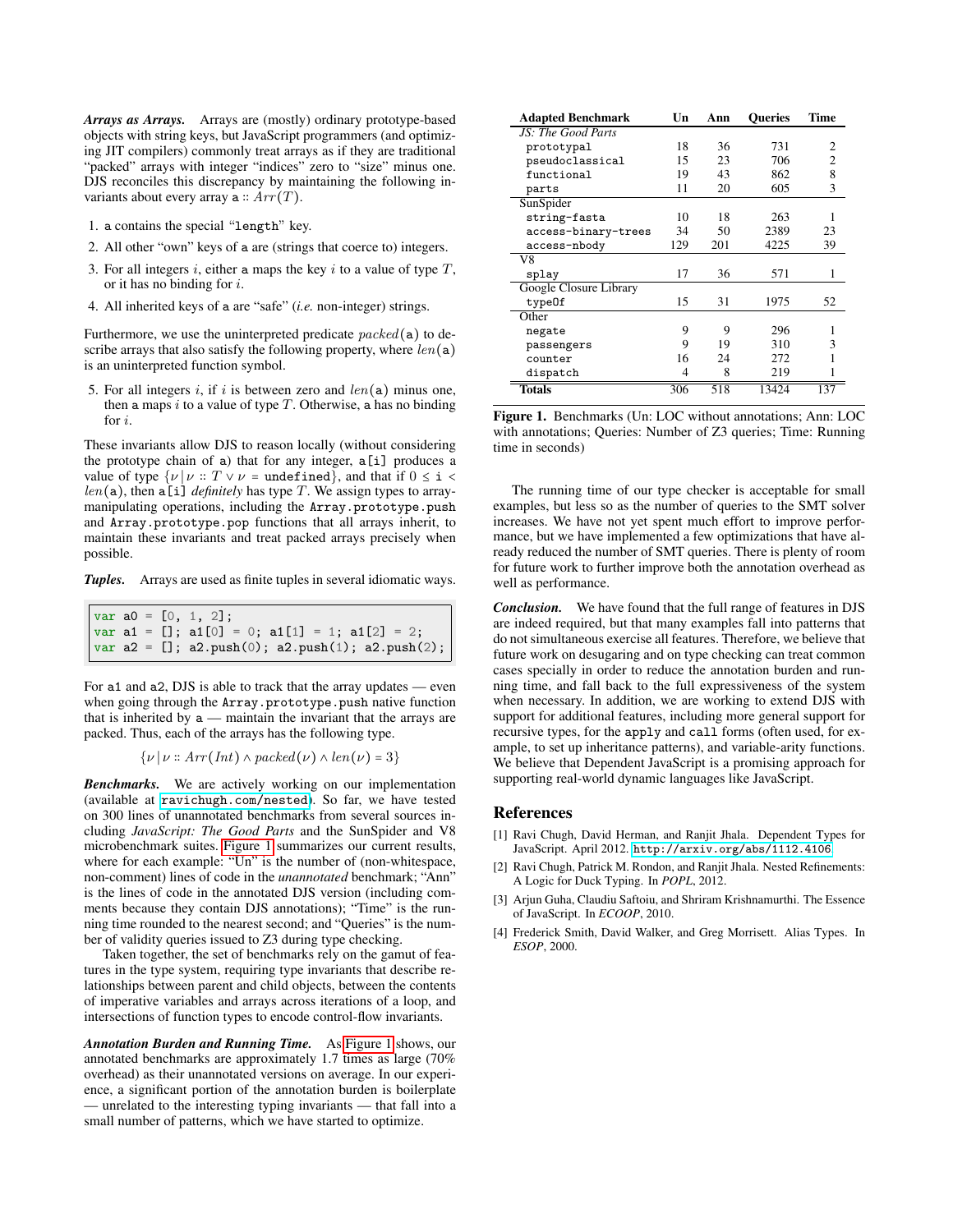## Minigrace: A progress report

Michael Homer

Victoria University of Wellington mwh@ecs.vuw.ac.nz

#### Abstract

Grace is a new language whose types are structural, gradual, and optional. Minigrace is a compiler for the Grace language. Minigrace itself was written with gradual types. We describe the implementation of the compiler and future challenges for it.

#### 1. Introduction

Minigrace is a compiler for the Grace language [3]. Grace is a new object-oriented programming language aimed at education. The language supports both statically- and dynamically-typed code, along with a mixture of the two, and uses structural types as the basis for its static type system. Gradual types are intended to support different ways of teaching programming: an instructor may begin either with types or without, and introduce the other model later in the same language, with a smooth transition [1].

Minigrace implements the dynamically-typed part of the language and a static typechecker, and is able to run scripts directly or compile them to native code or JavaScript.

#### 2. Background

The Grace language includes modern language features that have been useful in software practice, but have not been found together in the languages used for teaching. The language aims to include those features that are useful to learn without requiring that they be taught immediately or in any particular order. Instructors should have flexibility in structuring courses, and unintroduced features should not need to appear in code to be explained: the language tries to eliminate "boilerplate" code found in some languages.

Grace is a class-based language with single inheritance. Objects can be created from a class or from object literals, and as well as methods may contain mutable (var) and immutable (def) fields. Fields automatically define accessor methods of the same name.

Grace uses structural types, as in OCaml, in which the type of an object depends only on its methods, and not on explicit type names. Unlike most statically-typed class-based languages, a class in Grace does not automatically create a type of the same name. When a type is required the programmer must declare one explicitly containing the methods they want.

Types are optional; when omitted, code is dynamically-typed. When dynamic and static types mix gradual type checks at runtime implicitly preserve safety.

Classes and types can have unerased generic type parameters. A generic type with the same shape as a non-generic structural type will conform to that type, and vice-versa.

A Grace method name can have multiple words, each with an argument list, similar to Smalltalk. These "mixfix" methods allow the programmer to make the parameter roles clear.

Grace also supports first-class "blocks", or lambdas, chunks of code with deferred execution, written inside braces. Blocks return the value of the last expression in their body, while **return**  James Noble

Victoria University of Wellington kjx@ecs.vuw.ac.nz

```
method ifPositive (x : Number) then (b : Block) {
  if (x > 0) then {
   b.apply
 }
}
ifPositive 5 then {
  print "5 is positive"
}
```
Figure 1. User-defined control structure, using a mixfix method and a block

statements return from the enclosing method. Methods and blocks create closures when they refer to names defined in the surrounding code.

The built-in control structures of the language,  $\mathbf{if}$  ()then()else,  $for()$ do, and while()do are all defined as methods with multiple words taking blocks as arguments. A user-defined control structure could be provided in a library to replace or work alongside them without appearing any different, as in Figure 1. An instructor can replace or augment the structures presented to students.

#### 3. Minigrace

Minigrace is a self-hosted compiler for Grace. The compiler targets native code (via C and LLVM bitcode) and JavaScript that runs in a commodity web browser. The compiler supports almost all of the dynamically-typed part of the language and a static typechecker.

The compiler self-hosts on all target platforms and can compile code with any target from any platform. The compiler makes heavy use of blocks and multi-word method names and sums to around 10,000 lines of code. As a self-hosted compiler targeting JavaScript, the compiler itself can be compiled to run in the web browser [4].

Minigrace contains a full static structural typechecker. Code to be compiled may be written fully statically-typed, fully dynamicallytyped, or a mixture, and these are able to interact fully with each other. Dynamic code may have types added, and as these are structural types they are not overly intrusive, instead representing what the existing code already does.

Development of the compiler has followed a gradual typing approach. The compiler was originally prototyped entirely dynamically-typed, without a typechecker present. Later code has begun to include types.

The native compiler includes mark-and-sweep garbage collection and optional support for tail recursion. Programs may be written initially without concern for efficiency and function correctly.

#### 3.1 Development

We first implemented a compiler/interpreter for a minimal subset of the language using the Parrot Compiler Toolkit, targeting the Parrot Virtual Machine. This compiler used the in-built grammar engine for parsing and Perl for linking code, and generated low-level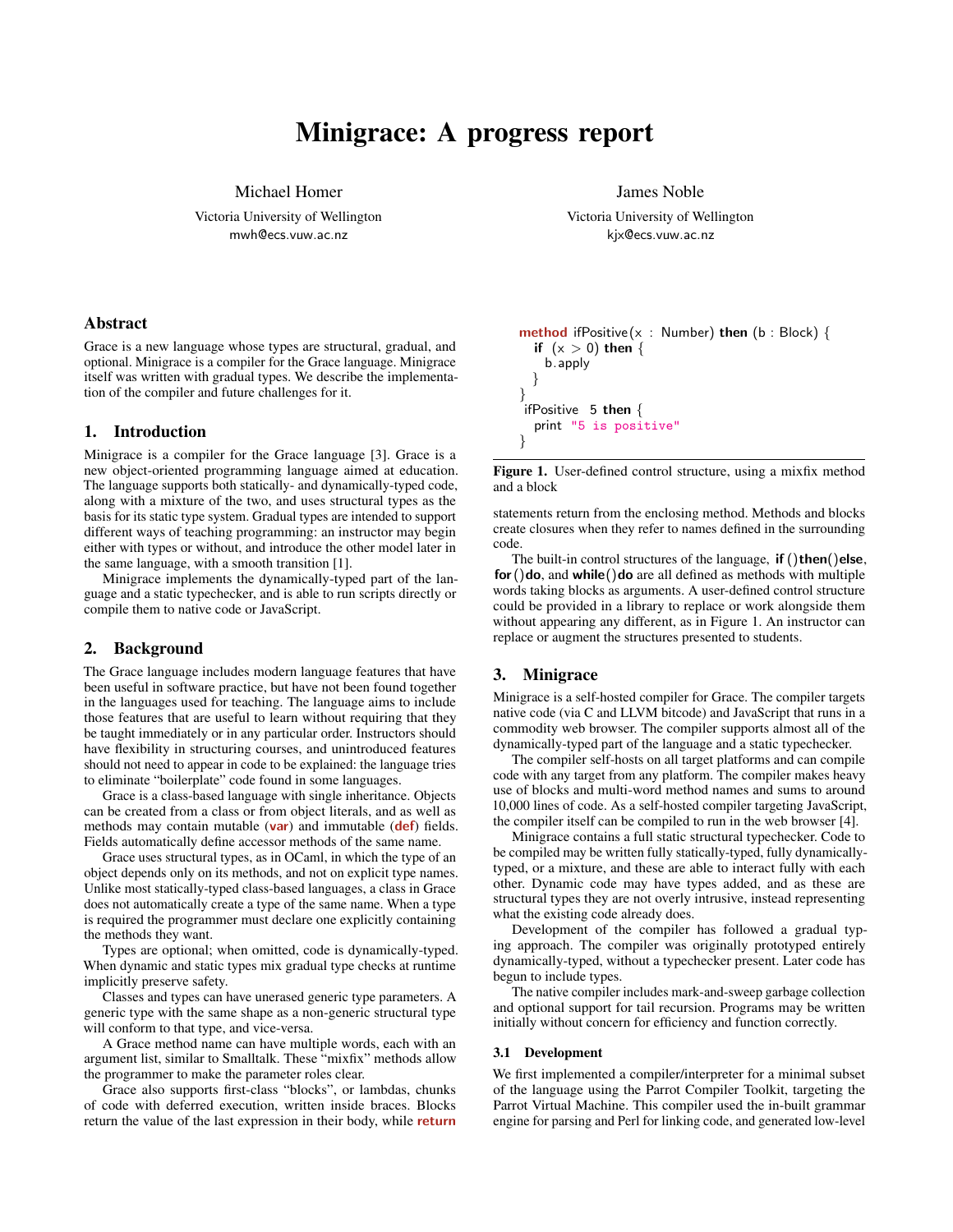Parrot AST. We chose to begin here as we were considering Parrot as a potential target platform and wanted both to assess it for that purpose and to use its inbuilt parsing and compiling functionalities to bootstrap the compiler. Having brought this compiler to a minimal usable level we were able to begin writing Grace code for our later compiler.

The compiler has a fairly traditional structure with four phases: lexing, parsing, typechecking, and code generation. We wrote the lexer first, as our first real Grace program running on the bootstrap compiler, working on it until it could lex itself, and then the same for the parser. Once we were parsing correctly we implemented LLVM bitcode generation.

We chose to target LLVM at first as we were hoping to use some features (unwind instruction) to implement parts of Grace's semantics, but found these features to be less complete than hoped. We decided to implement a C backend as well, as increasingly much support code was in the accompanying C runtime library. We found C easier to debug, and switched to using it as our main backend.

The JavaScript backend was an experiment while waiting for other material to become available. We were able to produce a code generator sufficient to compile the compiler itself into runnable code. With this backend user code can run both natively and on the web. The compiler can be run in the browser for rapid prototyping without a full development infrastructure available.

Typechecking and identifier resolution occur together between parsing and code generation. The checker performs standard structural subtyping checks, but allows the Dynamic type to pass into other types freely. Only limited gradual run-time type checking occurs at method boundaries, although sufficient to catch many common errors.

A rule of the language is that types are optional, and have no effect on semantics, so the checker does not make any visible changes to the semantics of code. The programmer can disable typechecking altogether at compile time if they wish without affecting the behaviour of the program.

We developed the typechecker after we had a fully-functioning compiler using dynamically-typed code. We wanted to prototype and bootstrap the compiler quickly and did not want either to write the subtype computation and tree-walking checker or to deal with type errors that were not currently manifesting during this stage of development. After the integration of the typechecker new code could use static types, but still interact smoothly with the existing codebase.

After the typechecker was added we began adding partial type annotations to existing code when it was revised. These annotations caught some errors, although most of our bugs still were logical errors, rather than issues the typechecker could catch. These "driveby" additions of types were also less effective than a more concerted strategy might have been: in many cases it worked out that an annotated section was only called from dynamically-typed code and only called out to other dynamic code, and so the benefit was limited before run-time checks were added. Gradual types were most useful after a bug had been found: we could add a type annotation to prevent the bug being reintroduced or to find other occurrences.

Another author extended the compiler to include a Java backend, generating Java source code. This was a separate module, though integrated into the codebase, and was fully statically-typed. The static module could find errors in itself while collaborating fully with dynamically-typed code in other modules.

### 4. Future challenges

#### 4.1 Gradual structural typing

The combination of gradual and structural typing presents a problem for implementation. In some cases, incorrect types must be allowed

```
var o := object \{method name {
    5
  }
}
type Named = {
 name −> String
}
method greet(n : Named) {
  print "Hello, {n.name}'
}
greet (o)
```
Figure 2. Example illustrating a difficulty with gradual structural typing

to pass because they cannot be determined, even dynamically, to be invalid.

Given the Grace code in Figure 2, the call to greet must be allowed statically, as o is of type Dynamic. Gradual typing would insert a runtime typecheck at the call ensuring that the argument was of the Named type. However, that check must also pass – the name method returns Dynamic, which must be treated as conforming to String as well.

Only when the name method is called does the type mismatch appear, in fully static code. Detecting the problem requires checking at each assignment or return even in static code, and even that may not be adequate if the method is not called or the object passed elsewhere.

Alternatively, some sort of type-checking proxy object, a "chaperone" [5] implicitly inserted at the boundary, could limit the type checks to only those objects actually originating from dynamicallytyped code. This approach would not address cases where the method is not called and raises additional problems of object identity and behaviour, potentially affecting semantics. The semantics required by the language are not yet fully specified, other than noting that static types should not affect runtime behaviour. Higher-order contracts [2] or other approaches are also possible. The correct approach is unclear, as the desired semantics are uncertain and error messages are especially important in an educational language.

Minigrace currently allows these cases to pass. Only when it is able to determine that a type error has occurred does it raise an error. When the type is uncertain it allows the program to execute, on the basis that otherwise valid programs would be rejected, and the dynamic type would have very restricted use in interacting with static code.

#### 5. Conclusion

Minigrace is a compiler for the Grace language, written with a gradual typing approach. Code compiles to a variety of platforms and may incorporate a mix of static structural types and dynamic types.

- [1] A. P. Black, K. B. Bruce, and J. Noble. Panel: designing the next educational programming language. In *SPLASH/OOPSLA Companion*, pages 201–204. ACM, 2010.
- [2] R. B. Findler and M. Felleisen. Contracts for higher-order functions. In *ICFP*, 2002.
- [3] The Grace programming language. http://gracelang.org/.
- [4] M. Homer. Minigrace JavaScript backend. http://ecs.vuw.ac.nz/  $\nu$ mwh/minigrace/js/, 2011-2012.
- [5] T. S. Strickland, S. Tobin-Hochstadt, R. B. Findler, and M. Flatt. Chaperones and impersonators: Run-time support for contracts on higherorder, stateful values. Technical Report NU-CCIS-12-01, Northeastern University, 2012.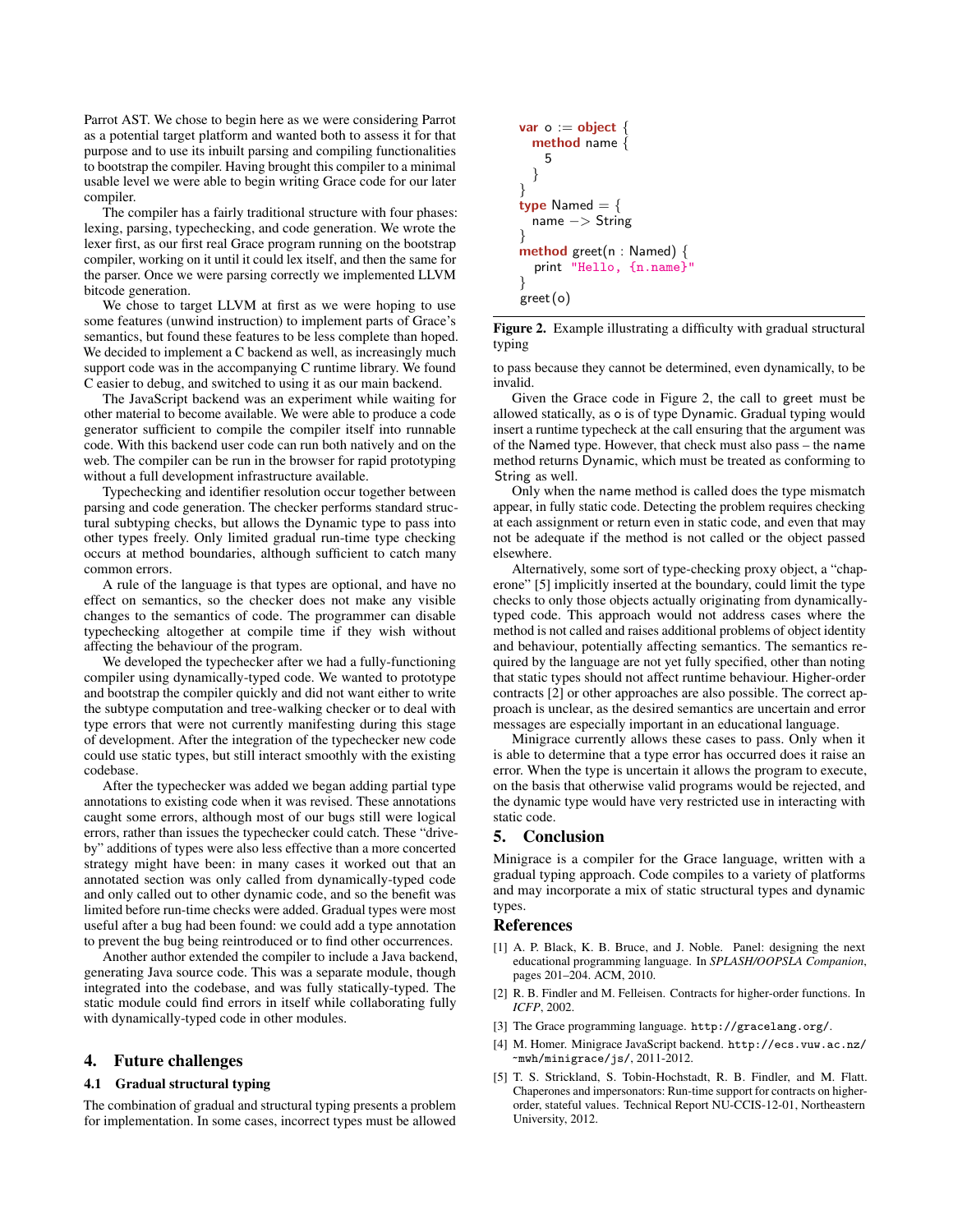# **Improving Tools for JavaScript Programmers**

Esben Andreasen Aarhus University esbena@cs.au.dk

Casper S. Jensen Aarhus University semadk@cs.au.dk (Position Paper)

Asger Feldthaus Aarhus University asf@cs.au.dk

Peter A. Jonsson Aarhus University pjonsson@cs.au.dk

Anders Møller Aarhus University amoeller@cs.au.dk Simon Holm Jensen Aarhus University simonhj@cs.au.dk

Magnus Madsen Aarhus University magnusm@cs.au.dk

## **ABSTRACT**

We present an overview of three research projects that all aim to provide better tools for JavaScript web application programmers<sup>1</sup>: TAJS, which infers static type information for JavaScript applications using dataflow analysis; JSRefactor, which enables sound code refactorings; and Artemis, which provides high-coverage automated testing.

## **1. JAVASCRIPT PROGRAMMERS NEED BETTER TOOLS**

JavaScript contains many dynamic features that allegedly ease the task of programming modern web applications. Most importantly, it has a flexible notion of objects: properties are added dynamically, the names of the properties are dynamically computed strings, the types of the properties are not fixed, and prototype relations between objects change during execution. An experimental study has shown that most dynamic features in JavaScript are widely used [10].

Such flexibility has a price. It becomes challenging to reason about the behavior of JavaScript programs without actually running them. To make matters worse, the language provides no encapsulation mechanisms, except for local variables in closures. For many kinds of programming errors that cause compilation errors or runtime errors in other languages, JavaScript programs keep on running, often with surprising consequences.

As a consequence, JavaScript programmers must rely on tedious testing to a much greater extent than necessary with statically typed languages. Additionally, it is difficult to foresee the consequences of modifications to the code, so code refactoring is rarely applied. Unlike the first scripts that appeared when JavaScript was introduced, today's Java-Script programs often contain thousands of lines of code, so it becomes increasingly important to develop better tool support for the JavaScript programmers.

## **2. FINDING ERRORS WITH DATAFLOW ANALYSIS**

The TAJS analysis tool infers an abstract state for each program point in a given JavaScript web application. Such an abstract state soundly models the possible states that may appear at runtime and can be used for detecting typerelated errors and dead code. These errors often arise from wrong function parameters, misunderstandings of the runtime type coercion rules, or simple typos that can be tedious to find using testing.

We have approached the development of TAJS in stages. First, our focus has been on the abstract domain and dataflow constraints that are required for a sound and reasonably precise modeling of the basic operations of the JavaScript language itself and the native objects that are specified in the ECMAScript standard [3]. This involves an extraordinarily elaborate lattice structure and models of the intricate details of identifier and object property resolution, prototype chains, property attributes, scope chains, type coercions, etc. [7]. The resulting static analysis is flow- and partially context-sensitive. It performs constant propagation for primitive values and models object references using recency abstraction. For every expression, the analysis provides an over-approximation of its possible runtime types and values, which can be analyzed subsequently to detect likely errors.

Next, to reason about web application code, we also need to model the browser API, including the HTML DOM and the event system, with involves additional hundreds of objects, functions, and properties [6]. In parallel, we have developed new techniques for interprocedural dataflow analysis to boost performance. Our lazy propagation technique is particularly suitable for the large abstract states that we encounter [8]. More recently, we have taken the first step of handling common patterns of code that is dynamically generated using the eval function [5], using the study by Richards et al. [9] as a starting point.

Altogether, these techniques enable analysis of JavaScript web applications up to a few thousand lines of code, although the scalability is naturally highly affected by the complexity of the code. We have demonstrated that the approach can infer type information and call graphs with good precision

<sup>1</sup>For more information about the projects and tools, see the website for Center for Advanced Software Analysis at http://cs.au.dk/CASA.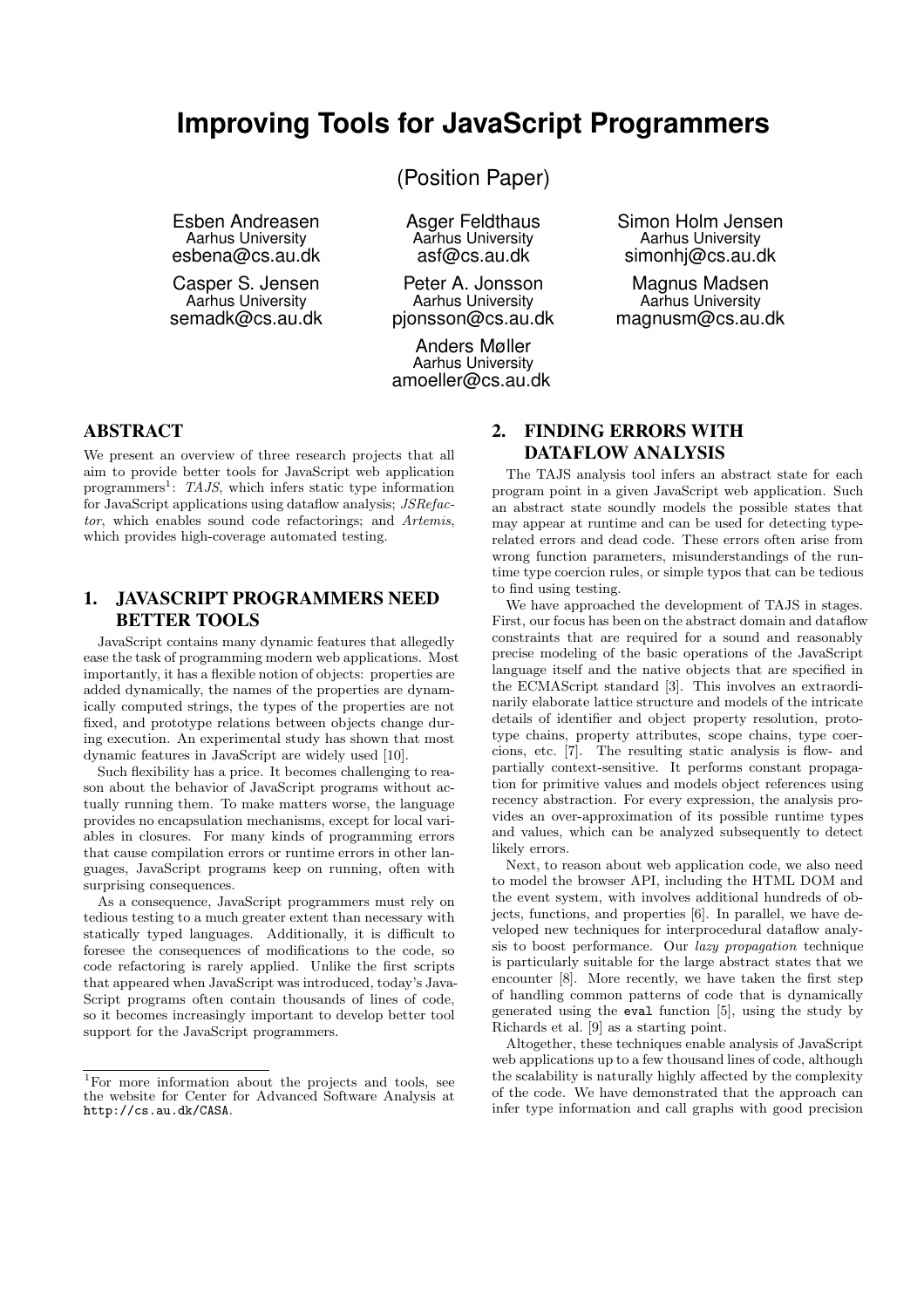

Figure 1: The TAJS analysis plug-in for Eclipse, reporting a programming error and highlighting the type inferred for the selected expression [6].

and provide useful warning messages when type-related errors occur. We envision such information being made available to the programmer during development; a screenshot from our prototype plugin for Eclipse is shown in Figure 1.

Our current work focuses on improving the analysis performance. As the average JavaScript programs become larger and often involve libraries, it becomes increasingly important that the scalability of the analysis is improved. Specifically, we are studying the performance bottlenecks that appear with applications that use jQuery, using the idea of correlation tracking that has recently been proposed by Sridharan et al. [11].

### **3. TOOL-SUPPORTED REFACTORING**

Refactoring is a popular technique for improving the structure of programs while preserving their behavior. Tool support is indispensable for finding the necessary changes when the programmer suggests a specific refactoring and for ensuring that the program behavior is preserved. However, refactoring tools for JavaScript cannot use the techniques that have been developed for e.g. Java since they rely on information about static types and class hierarchies. As an example, no existing mainstream JavaScript IDE can perform even apparently simple refactorings, such as, renaming an object property, in a sound and precise manner.

In the JSRefactor project, we explore the use of pointer analysis as a foundation for providing better tool support for refactoring for JavaScript programs [4]. As a starting point we consider renaming of variables or object properties, but also more JavaScript-specific refactorings – encapsulation of properties and extraction of modules – that target programming idioms advocated by influential practitioners [2].

Beside supporting additional refactorings in our framework, an important next step is to improve the scalability of the underlying pointer analysis. On the theoretical side, it remains an interesting challenge how to ensure that the refactoring specifications we provide are sound with respect to the semantics of JavaScript.

## **4. AUTOMATED TESTING**

Testing JavaScript web applications is tedious but necessary. The goal of the Artemis project is to automate the production of high-coverage test inputs [1]. This can be seen as a complementary approach to TAJS. Although testing cannot show absence of errors – in contrast to the static analysis approach we use in TAJS – one may argue that dynamic approaches to error detection are better suited for dynamic languages like JavaScript. As a case in point, eval causes no complications in Artemis, unlike in TAJS.

The approach we take in Artemis is to apply light-weight feedback-directed random testing. A test input consists of a sequence of parameterized events that trigger execution of code. The Artemis tool monitors the execution to collect information that suggests promising new inputs that may improve coverage.

Our first version of Artemis was based on Envjs, which is a simulated browser environment written in JavaScript, and included various heuristics for generating and prioritizing new inputs. We are currently integrating our algorithms into the more robust WebKit infrastructure and exploring more powerful heuristics for providing higher and faster coverage of typical JavaScript applications.

#### *Acknowledgments*

We appreciate the contributions to the TAJS, JSRefactor, and Artemis projects by Kristoffer Just Andersen, Shay Artzi, Julian Dolby, Matthias Diehn Ingesman, Jacob H.C. Kragh, Todd Millstein, Max Schäfer, Peter Thiemann, and Frank Tip. This work was supported by Google, IBM, and The Danish Research Council for Technology and Production.

#### **5. REFERENCES**

- [1] S. Artzi, J. Dolby, S. H. Jensen, A. Møller, and F. Tip. A framework for automated testing of JavaScript web applications. In ICSE'11, May 2011.
- [2] D. Crockford. JavaScript: The Good Parts. O'Reilly, 2008.
- [3] ECMA. ECMAScript Language Specification, 3rd edition, 2000. ECMA-262.
- [4] A. Feldthaus, T. Millstein, A. Møller, M. Schäfer, and F. Tip. Tool-supported refactoring for JavaScript. In OOPSLA'11, October 2011.
- [5] S. H. Jensen, P. A. Jonsson, and A. Møller. Remedying the eval that men do. In ISSTA'12, July 2012.
- S. H. Jensen, M. Madsen, and A. Møller. Modeling the HTML DOM and browser API in static analysis of JavaScript web applications. In ESEC/FSE'11, September 2011.
- [7] S. H. Jensen, A. Møller, and P. Thiemann. Type analysis for JavaScript. In SAS'09, August 2009.
- [8] S. H. Jensen, A. Møller, and P. Thiemann. Interprocedural analysis with lazy propagation. In SAS'10, September 2010.
- [9] G. Richards, C. Hammer, B. Burg, and J. Vitek. The eval that men do - a large-scale study of the use of eval in JavaScript applications. In  $ECOOP'11$ , July 2011.
- [10] G. Richards, S. Lebresne, B. Burg, and J. Vitek. An analysis of the dynamic behavior of Javascript programs. In PLDI'10, June 2010.
- [11] M. Sridharan, J. Dolby, S. Chandra, M. Schäfer, and F. Tip. Correlation tracking for points-to analysis of JavaScript. In ECOOP'12, June 2012.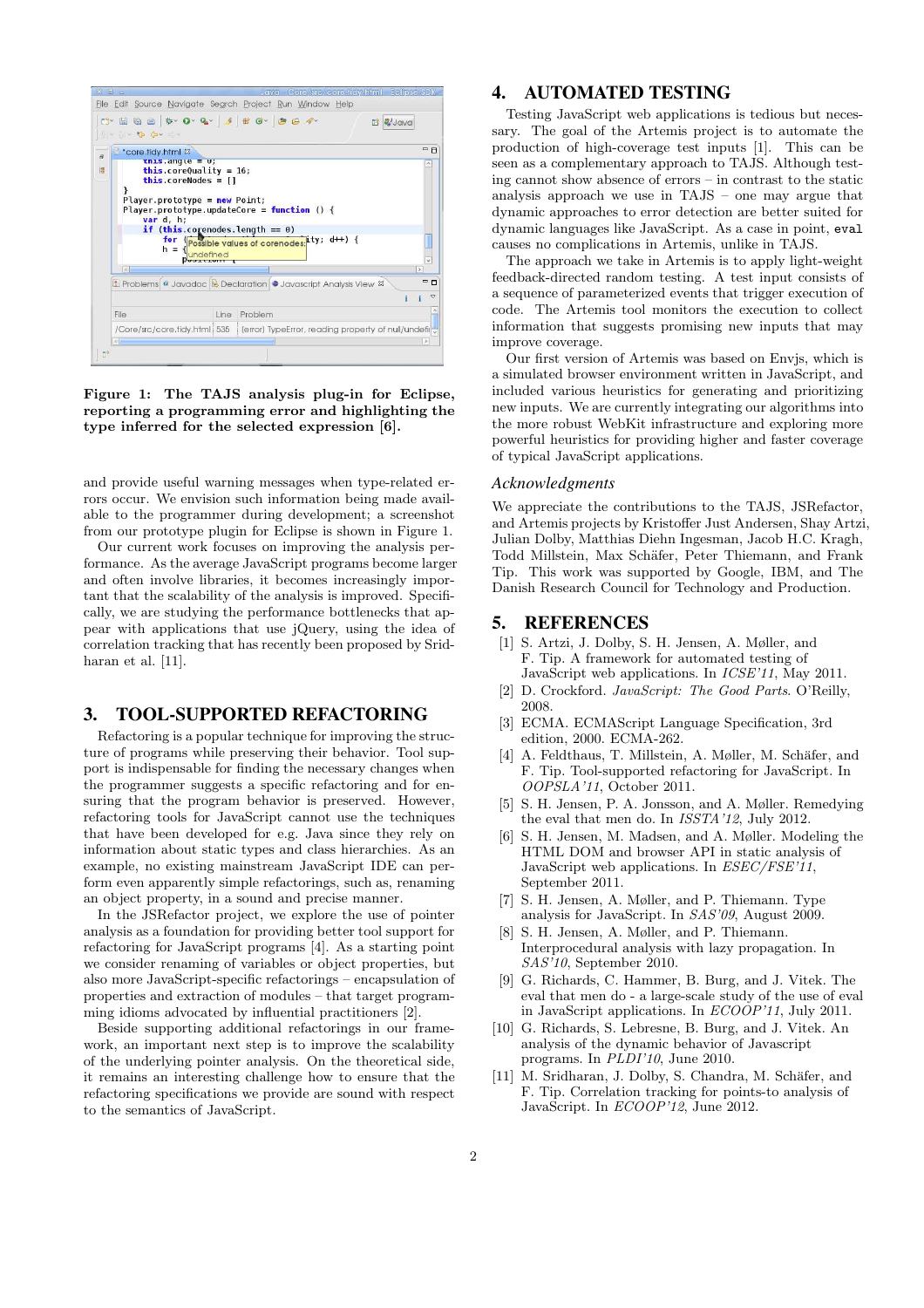# **Big Bang**

Designing a Statically-Typed Scripting Language

Pottayil Harisanker Menon Zachary Palmer Alexander Rozenshteyn Scott Smith

The Johns Hopkins University {pharisa2, zachary.palmer, scott, arozens1}@jhu.edu

#### **Overview**

Scripting languages such as Python, Javascript, and Ruby are here to stay: they are terse, flexible, easy to learn, and can be used to quickly deploy small to medium-sized applications. However, scripting language programs run slowly [sho] and are harder to understand and debug since type information is not available at compile time. In the last twenty years, several projects have added static type systems to existing scripting languages [FAFH09, GJ90, BG93, Age95, FFK+96, THF10], but this technique has had limited success. The fundamental problem is that scripting language designs incorporate a number of decisions made without regard for static typing; adding typing or engineering optimizations retroactively without breaking compatibility is challenging. We believe that by starting fresh and designing a new statically-typed language, a cleaner system for "scripting-style" programming can be engineered.

This is a position paper outlining Big Bang, a new staticallytyped scripting language. Static typing is feasible because we design the language and type system around a new, highlyflexible record-like data structure that we call the onion. Onions aim to unify imperative, object-oriented, and functional programming patterns without making artificial distinctions between these language paradigms. A subtype constraint inference type system is used [AW93, Hei94, EST95b, WS01], with improvements added to increase expressiveness, and to make the system more intuitively understandable for programmers.

The remainder of this paper describes the onion data combinator, the process of typechecking Big Bang, and some practical considerations involved in its implementation.

#### **Onion-Oriented Programming**

At the core of Big Bang is the extremely flexible onion data combinator. We introduce onions with some simple examples.

At first glance, onions often look like extensible records: 'name "Sue" & 'age 27 & 'height 68 is an onion which simply combines labeled data items. We call the & operator action onioning, the combination of data. The only other non-primitive data constructor needed (beyond arrays) is the ability to label data (e.g., 'age 27 ). The combination of onions, labels, and functions allows all other data structures to be succinctly expressed. Onion concatenation, &, is a left-associative operator which gives rightmost precedence; 'with 4 & 'with 5 & 'and 10 is equivalent to 'with 5 & 'and 10 since the 'with 4 has been overridden.

In Big Bang, every datum is an onion: labeled data (e.g. 'age 27 ) is a 1-ary onion and is how a record of one field would be represented. But unlike records, labels are not required on data placed in an onion. 5 can be viewed as a 1-ary onion of type int; 5 & 'with 4 and "Two" & 2 are also onions. Operators

that have a sensible meaning simply work: for example, (5 & 'with 4) + 2 returns 7 since addition implicitly projects the integer from the onion. The case expression is the only explicit data destructor; for example, case (5 & 'with 4) in { 'with  $x \rightarrow x + 7$  } evaluates to 11 because x is bound to the contents of the 'with label in the onion. We use (5 & 'with 4).with + 7 as sugar for a single-branch case expression. case is also used for typecasing; case x of { int  $\rightarrow$  4; unit  $\rightarrow$  5 } evaluates to 4 if  $x$  is an int and 5 if  $x$  is a unit.

The underlying labeled data is mutable, but at the top level onions are immutable; this key restriction enables flexible subtyping. So, we can assign to x in the above examples, but we cannot change or remove the 'with from the onion in the case expression. This is in contrast with modern scripting languages in which object extension is accomplished by mutation. New onions can, however, be constructed by functional extension. For instance, consider the following Big Bang code:

def  $o = 'x 3$  in def  $o' = o 8$  'y 5 in  $o'.x + o'.y$ Here, o contains only x while o' contains both x and y.

**Objects as onions** Onions are additionally self-aware in the manner of primitive objects [AC96]. Objects are therefore easily encoded as onions. For example,

def point =  $'x$  0 &  $'y$  0 &

'isZero  $\lambda$ <sub>-</sub>. (self.x == 0 and self.y == 0)

defines a Big Bang point object: the keyword self in a function in an onion refers to the onion enclosing that function.

Object extension can be modeled through onion extension; this allows the trivial definition of a mixin object. For instance,

def magMixin = 'magnitude (λ\_. self.x + self.y) in<br>def mpoint = point & magMixin in mpoint.magnitude ()

would typecheck correctly and evaluate to 0. self is late bound as is traditional in inheritance and so the self in magMixin will be all of mpoint when the method is invoked.

Other programming constructs can also be expressed succinctly with onions. Classes, for instance, are simply syntactic sugar for objects which contain factory methods for other objects. Both single and multiple inheritance are modeled simply as object extension. We also plan to construct modules from onions, giving Big Bang a simple, lightweight module system.

#### **Typing Big Bang**

The Big Bang type system must be extremely expressive to capture the flexibility of onions and of duck typing. To meet this requirement, we start with a polymorphic subtype constraintbased type system and add several novel extensions to improve expressiveness, usability, and efficiency. The type system is entirely inference-driven; users are never required to write type annotations or look at particularly confusing types.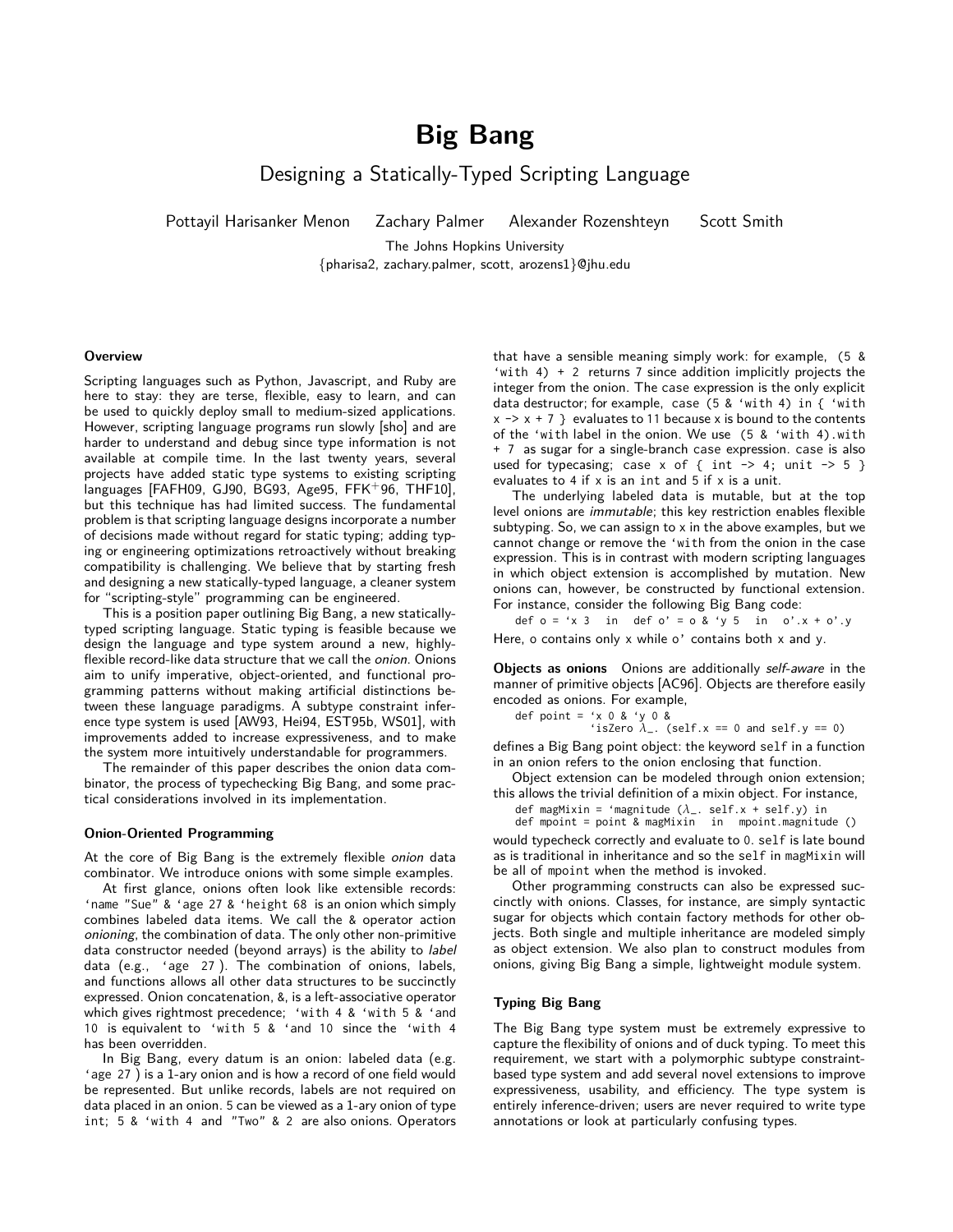One improvement to existing constraint systems is how onion concatenation can be flexibly typed – any two onions can be concatenated and it is fully tracked by the type system. Existing works on record concatenation [AWL94, Hei94, Pot00] focus on symmetric concatenation which requires complex "field absence" information, destroying desirable monotonicity properties and increasing complexity. Concretely, we conjecture the monomorphic variant of our inference algorithm is polynomial, whereas the best known algorithm for concatenation with subtyping is NP-complete [PZ04, MW05]. We take a right precedence approach to the case of overlap simply because it is the way modern languages work: subclasses can override methods inherited from the superclass. This also resolves the multiple inheritance diamond problem in the manner of e.g. Python and Scala by making it asymmetric. Despite keeping only positive type information, we can also type an onion subtraction operation: Big Bang syntax ('with 4 & 'and 5) &- 'and is typeable and returns 'with 4, removing the 'and label.

In Big Bang, every function is inferred a polymorphic type (following [WS01, LS08, KLS10], work in turn inspired by [Shi91, Age95]). Polymorphic function types are then instantiated at the application site. This is done globally, so every potential use of a function is taken into account. The key question in such an approach is when to stop generating fresh instantiations for the universal quantifier; in face of recursion, the naïve algorithm will not terminate. Consider the following:

('f *λ*n. if n-1 = 0 then 0 else self.f (n-1 & 'z n)).f 10

Note that self in the function body refers to the full 1 ary onion containing the label 'f; thus, the call to self.f is recursive. This toy example returns 0 at runtime, but it is called with ten different type parameters: int; int & 'z int; int & 'z (int & 'z int); and so on. This is termed a polymorphically recursive function. A standard solution to dealing with such unbounded cases in program analyses is to simply chop them off at some fixed point; *n*CFA is an early example of such an arbitrary cutoff [Shi91]. While arbitrary cutoffs may work for program analyses, they make type systems hard for users to understand and potentially brittle to small refactorings. For Big Bang we have developed a method extending [LS08, KLS10] which discovers and naturally merges exactly and only these recursive contours; there is no fixed bound *n*.

Lastly, we have developed case constraints, a new form of conditional type constraints, to accurately follow case branches when the parameter is statically known; this leads to more precise and more efficient typing. Case constraints are an extension of constraint types [Hei94, AWL94, Pot00] but are also path-sensitive w.r.t. side-effects in case branches. It is well known that polymorphic subtype constraint systems naturally encode positive union types via multiple lower bounds; negative union types are easily encoded by these case constraints.

**Gradual tracking in Big Bang** The Big Bang type system is, of course, a conservative approximation and will sometimes produce false positives. In these cases, a programmer should add explicit dynamic tracking. Unlike gradual typing, which starts with dynamic tags on all data and removes tags wherever possible, gradual tracking starts with no dynamic information and permits the programmer to incrementally add dynamic tags as necessary. For example, given a piece of code recursively iterating over the Big Bang list  $[1,(),2,(),3,()]$ , the type system may not statically know that, e.g., odd elements are always ints. A Big Bang programmer can still effectively use this list in two ways, depending the list's invariant. If the list simply contains values which are either integers or units, a case expression can be used to typecase on each element. But if the list always contains an integer followed by a unit and the programmer iterates over two elements at a time, the int/unit alternation will be statically inferred due to the particularly precise nature of our polyvariant inference algorithm.

The Big Bang type system is also capable of internally representing what is traditionally considered dynamic type information. For example, consider annotating strings to indicate that they are safe (such as is done by Django for HTML sanitization) by for example writing "big" & 'safe(). Any use of that onion as a string will implicitly project the string value; that is, concat ("big" & 'safe()) "bang" will evaluate to "bigbang" . We also expect concatenation to handle two safe strings properly; that is, safeConcat ("big" & 'safe()) ("bang" & 'safe()) computes to "bigbang" & 'safe() . The safeConcat function can check if a string is safe by using a case expression with a 'safe x pattern.

**Helping programmers understand types** Unfortunately, constraint sets produced by polymorphic subtype constraintbased type systems are difficult to read and understand; attempts to simplify the constraints [EST95a, Pot01] or to graphically render inferred constraints  $[FFK+96]$  have met with only limited success. We believe these approaches do not abstract enough information from the underlying constraint sets. To show the programmer what type of data could be in a variable ob, we provide a shallow view of its possible onion(s); if ob is a method parameter which is passed either a point or mpoint (defined above), we show the top-level slice of the set of disjuncts: {('x & 'y & 'isZero), ('x & 'y & 'isZero & 'magnitude)} . Programmers are then free to interactively "drill in" to see deeper type structure when needed. Likewise, type errors are explained interactively; the compiler presents an error (e.g., "function cannot accept argument of type int"), the programmer asks for further information about the reasoning (either "show why that function cannot accept an int" or "show how the argument could be an int"), the compiler responds, and so forth.

**Whole program typechecking** Because programmers do not write type annotations in Big Bang, software modules cannot be coded to a type interface alone. But coding to a type interface is a shallow notion; many aspects of runtime behavior cannot be decidably encoded in a type system. Instead of relying on module boundaries, Big Bang uses a whole-program typechecking model. This does imply limitations on separate compilation of modules, although some analysis can still be done in isolation. Also, type errors will not be caught if no code activates the program flow on which the type error is found. But complete unit test coverage is critical in modern software development and unit tests activate these code paths. A Big Bang testing tool can statically verify complete unit test code coverage by checking for unused type constraints (which imply untested code). This way, code which has not been fully tested will generate type safety warnings.

**Implementing Big Bang** To test the Big Bang language design, we have implemented a typechecker and interpreter in Haskell. We are now starting on a full compiler implementation using the LLVM toolchain [LA04]. One particularly challenging task in compiling Big Bang is the optimization of memory layout; we must avoid runtime hashing to compute method offsets, but the flexibility and incremental construction of onions makes the static layout problem complex. We intend to build upon previous work in the area of flexible structure compilation [Oho95, WDMT02].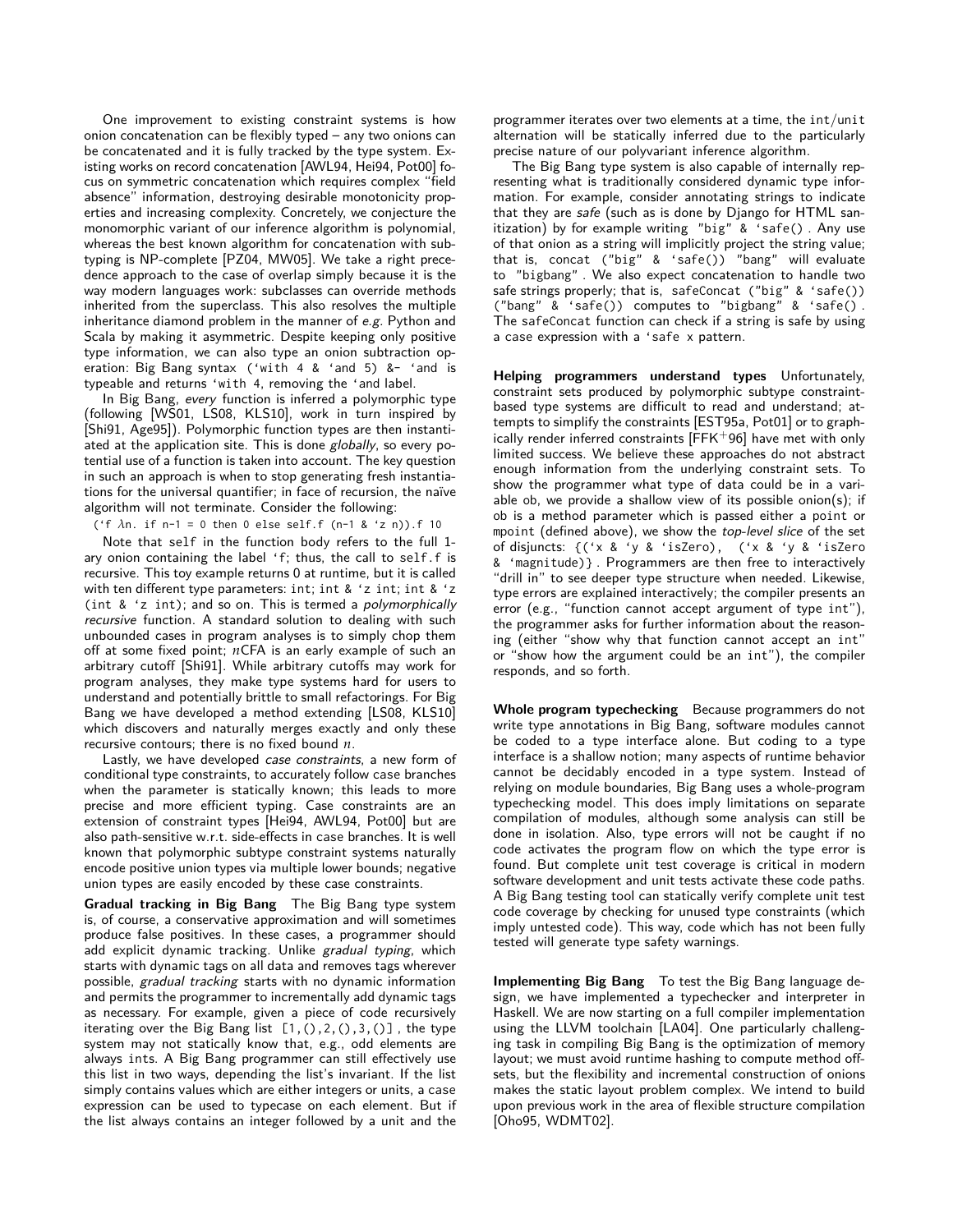- [AC96] M. Abadi and L. Cardelli. A Theory of Objects. Springer-Verlag, 1996.
- [Age95] Ole Agesen. The cartesian product algorithm. In Proceedings ECOOP'95, volume 952 of Lecture Notes in Computer Science, 1995.
- [AW93] A. Aiken and E. L. Wimmers. Type inclusion constraints and type inference. In Proceedings of the International Conference on Functional Programming Languages and Computer Architecture, pages 31–41, 1993.
- [AWL94] A. Aiken, E. L. Wimmers, and T. K. Lakshman. Soft typing with conditional types. In Conference Record of the Twenty-First Annual ACM Symposium on Principles of Programming Languages, pages 163–173, 1994.
- [BG93] Gilad Bracha and David Griswold. Strongtalk: typechecking smalltalk in a production environment. In Proceedings of the eighth annual conference on Objectoriented programming systems, languages, and applications, OOPSLA '93, pages 215–230, New York, NY, USA, 1993. ACM.
- [EST95a] J. Eifrig, S. Smith, and V. Trifonov. Sound polymorphic type inference for objects. In OOPSLA '95 Conference Proceedings, volume 30(10), pages 169–184, 1995.
- [EST95b] Jonathan Eifrig, Scott Smith, and Valery Trifonov. Type inference for recursively constrained types and its application to OOP. In Mathematical Foundations of Programming Semantics, New Orleans, volume 1 of Electronic Notes in Theoretical Computer Science. Elsevier, 1995. http://www.elsevier.nl/locate/entcs/volume1.html.
- [FAFH09] Michael Furr, Jong-hoon (David) An, Jeffrey S. Foster, and Michael Hicks. Static type inference for Ruby. In Proceedings of the 2009 ACM symposium on Applied Computing, SAC '09, pages 1859–1866, New York, NY, USA, 2009. ACM.
- [FFK+96] Cormac Flanagan, Matthew Flatt, Shriram Krishnamurthi, Stephanie Weirich, and Matthias Felleisen. Catching bugs in the web of program invariants. In Proceedings of the ACM SIGPLAN 1996 conference on Programming language design and implementation, PLDI '96, pages 23–32, New York, NY, USA, 1996. ACM.
	- [GJ90] Justin O. Graver and Ralph E. Johnson. A type system for smalltalk. In In Seventeenth Symposium on Principles of Programming Languages, pages 136–150. ACM Press, 1990.
	- [Hei94] Nevin Heintze. Set-based analysis of ML programs. In Proceedings of the 1994 ACM conference on LISP and functional programming, LFP '94, pages 306–317, New York, NY, USA, 1994. ACM.
	- [KLS10] Aditya Kulkarni, Yu David Liu, and Scott F. Smith. Task types for pervasive atomicity. In Proceedings of the ACM international conference on Object oriented programming systems languages and applications, OOPSLA '10, pages 671–690, New York, NY, USA, 2010. ACM.
	- [LA04] C. Lattner and V. Adve. LLVM: A compilation framework for lifelong program analysis & transformation. In International Symposium on Code Generation and Optimization, pages 75–86. IEEE, 2004.
	- [LS08] Y. D. Liu and S. Smith. Pedigree types. In International Workshop on Aliasing, Confinement and Ownership in object-oriented programming (IWACO), 2008.
- [MW05] Henning Makholm and J. B. Wells. Type inference, principal typings, and let-polymorphism for first-class mixin modules. In Proceedings of the tenth ACM SIG-PLAN international conference on Functional programming, ICFP '05, pages 156–167, New York, NY, USA, 2005. ACM.
- [Oho95] Atsushi Ohori. A polymorphic record calculus and its compilation. ACM Trans. Program. Lang. Syst., 17(6):844–895, November 1995.
- [Pot00] Francois Pottier. A 3-part type inference engine. In Gert Smolka, editor, Proceedings of the 2000 European Symposium on Programming (ESOP'00), volume 1782 of Lecture Notes in Computer Science, pages 320–335. Springer Verlag, March 2000.
- [Pot01] François Pottier. Simplifying subtyping constraints: a theory. Inf. Comput., 170:153–183, November 2001.
- [PZ04] Jens Palsberg and Tian Zhao. Type inference for record concatenation and subtyping. Information and Computation,  $189(1):54 - 86$ , 2004.
- [Shi91] Olin Shivers. Control-Flow Analysis of Higher-Order Languages. PhD thesis, Carnegie-Mellon University, 1991. Available as CMU Technical Report CMU-CS-91-145.
- [sho] shootout.debian.org. The computer language benchmarks game. http://shootout.alioth.debian.org/.
- [THF10] Sam Tobin-Hochstadt and Matthias Felleisen. Logical types for untyped languages. In Proceedings of the 15th ACM SIGPLAN international conference on Functional programming, ICFP '10, pages 117–128, New York, NY, USA, 2010. ACM.
- [WDMT02] J. B. Wells, Allyn Dimock, Robert Muller, and Franklyn Turbak. A calculus with polymorphic and polyvariant flow types. J. Funct. Programming, 200, 2002.
	- [WS01] Tiejun Wang and Scott F. Smith. Precise constraintbased type inference for Java. In ECOOP'01, pages 99–117, 2001.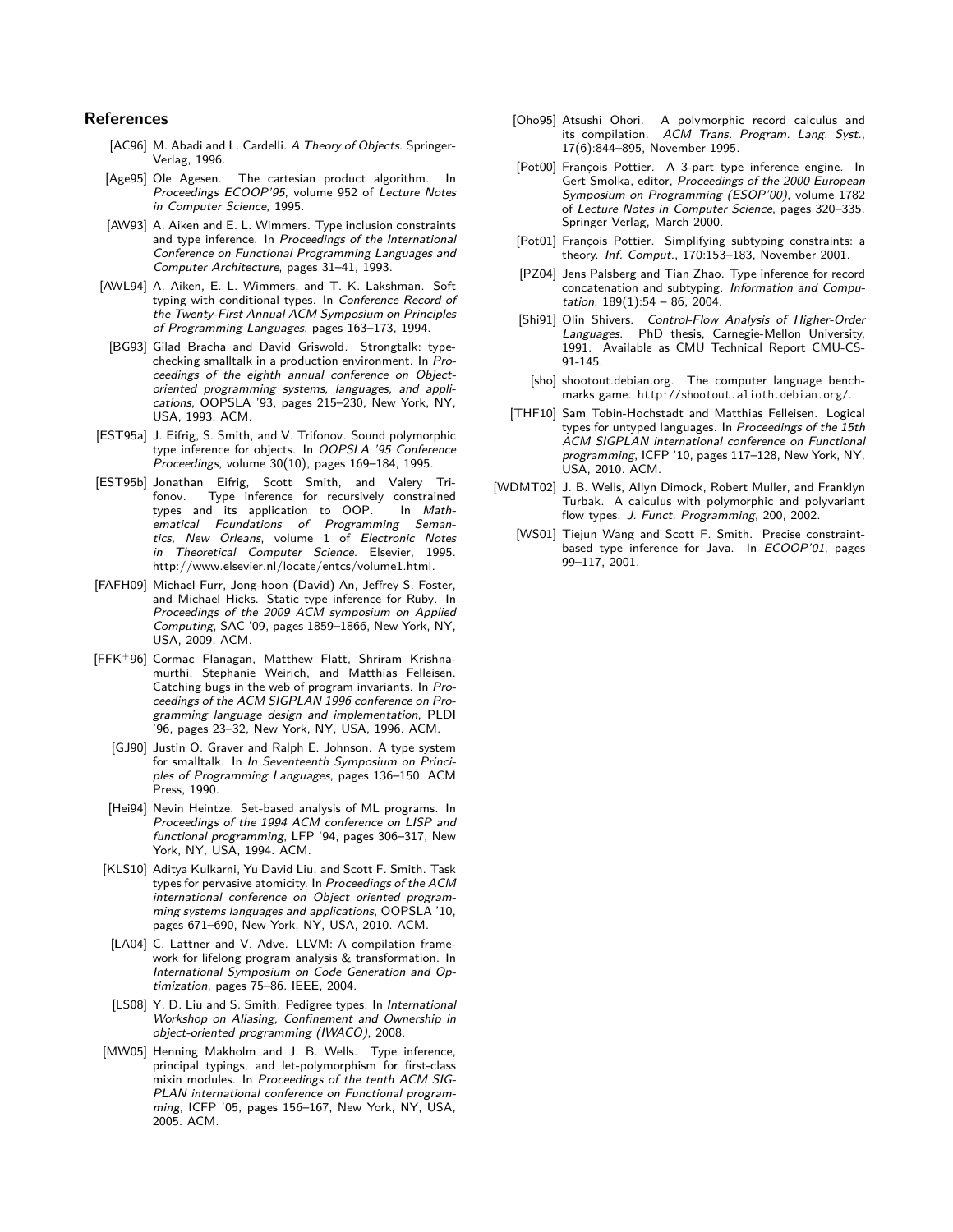# Gradual Specifications for Dimension Checking, Security, and Access Control Position Paper

Peter Thiemann

University of Freiburg, Germany thiemann@informatik.uni-freiburg.de

#### Abstract

The essence of script to program evolution is that programs are equipped with specifications after the fact. Most work up to now has considered typing and verification aspects in these specifications. We believe that other aspects equally make sense and demonstrate this view with a discussion of gradual specifications for dimension checking and for security, in particular access control.

#### 1. Introduction

Design by Contract (DBC) [\[8,](#page-1-5) [9\]](#page-1-6) is the foundation for the construction of correct and secure software. DBC relies on contracts that determine the input/output behavior of a software component. This behavior can be statically verified as well as dynamically checked by run-time monitoring.

Sometimes the initial development of a software system takes place without proper attention to design. For example, a prototype may be created in a scripting language without a properly designed architecture in mind and without carefully crafted component interfaces. While such a state of affairs is acceptable for a prototype, it is often the case that such a prototype is further developed to a final product. However, due to the lack of well-designed interfaces, it is hard to establish correctness guarantees for such a system after the fact. Dynamically checked contracts are a proven means to augment such systems with correctness guarantees (e.g., robustness with respect to type errors) and gradual types enable the stepwise adoption of typing to growing parts of the system.

An entirely analogous scenario arises when software is developed according to an incomplete requirements specification. It is not unusual for customers to come up with additional requirements after the development team has converged on an overall design. For example, customers may suddenly realize that dimension checking, integrity and confidentiality, or access control are important for certain parts of their system and demand the adoption of suitable requirements.

Adherence to standard software engineering practices (even the very general caveat to "anticipate change") does not save the day if such cross-cutting requirements are newly imposed. Even a carefully designed system may require restructuring to have it successfully checked by a static analysis or by a suitable type system. For such cases, a gradual and evolutionary approach is appropriate. For each of the above-mentioned properties, we envision contracts that establish run-time guarantees in a way that can be integrated with existing static approaches. The considerate placement of contracts can be employed to immediately guarantee the desired properties using dynamic enforcement (monitoring) at run time. Afterwards, the performance and the robustness of the system can be improved by creating statically checked "islands" in the code that need not be

dynamically monitored. Given enough resources, these islands can be gradually extended to encompass the entire program.

Dimension checking Dimension types [\[7\]](#page-1-7) guarantee that the code does not contain computations that mix up different physical dimensions. They ensure that, for example, areas and lengths are not confused or that imperial and metric units are not improperly mixed up.

A suitable gradual system would augment each value with a run-time dimension annotation and instrument the arithmetic operations to propagate these annotations accordingly. The conversions into a checked island of the program would strip away the annotations so that the island can employ plain arithmetic, whereas the conversions out of the island wrap numbers with dimension annotations, again.

Integrity and confidentiality Information flow can be encoded in a type system [\[12\]](#page-1-8) and statically avoid breaches of confidentiality. Integrity checks can be added by augmenting the type system in the style demonstrated by the SLam calculus [\[6\]](#page-1-9).

Disney and Flanagan have proposed a simple type system for gradual checking of information flow [\[1\]](#page-1-10), thus giving evidence for the feasibility of the approach. However, their system appears to be less expressive than the SLam calculus.

Access control Java enforces access control policies by performing stack inspection at run time. Pottier and coworkers [\[10\]](#page-1-11) show that a suitable type system can statically guarantee most of these properties without the associated run-time cost. However, their system cannot model fine-grained policies like disabling file access based on the particular path name.

In this case, the dynamic enforcement and the type system both already exist. A gradual approach would be interesting because it would make it possible to exploit the additional expressiveness of the run-time enforcement where needed and to enjoy the improved efficiency elsewhere.

Even in a setting where software is developed with contracts from the beginning and where the cross-cutting requirements are known from the start, it can make sense to start out with dynamically checked contracts. As a dynamic contract language can often express properties that are out of reach of static checking, such an approach can ensure that the initially stated contracts are as precise as possible.

In both cases it is often desirable to integrate static checking or to migrate parts of the system to stating checking. The motivation for a migration may include concerns for efficiency and robustness. An integration may also also be required for stating liveness properties or, as a prominent example from the security realm, nonin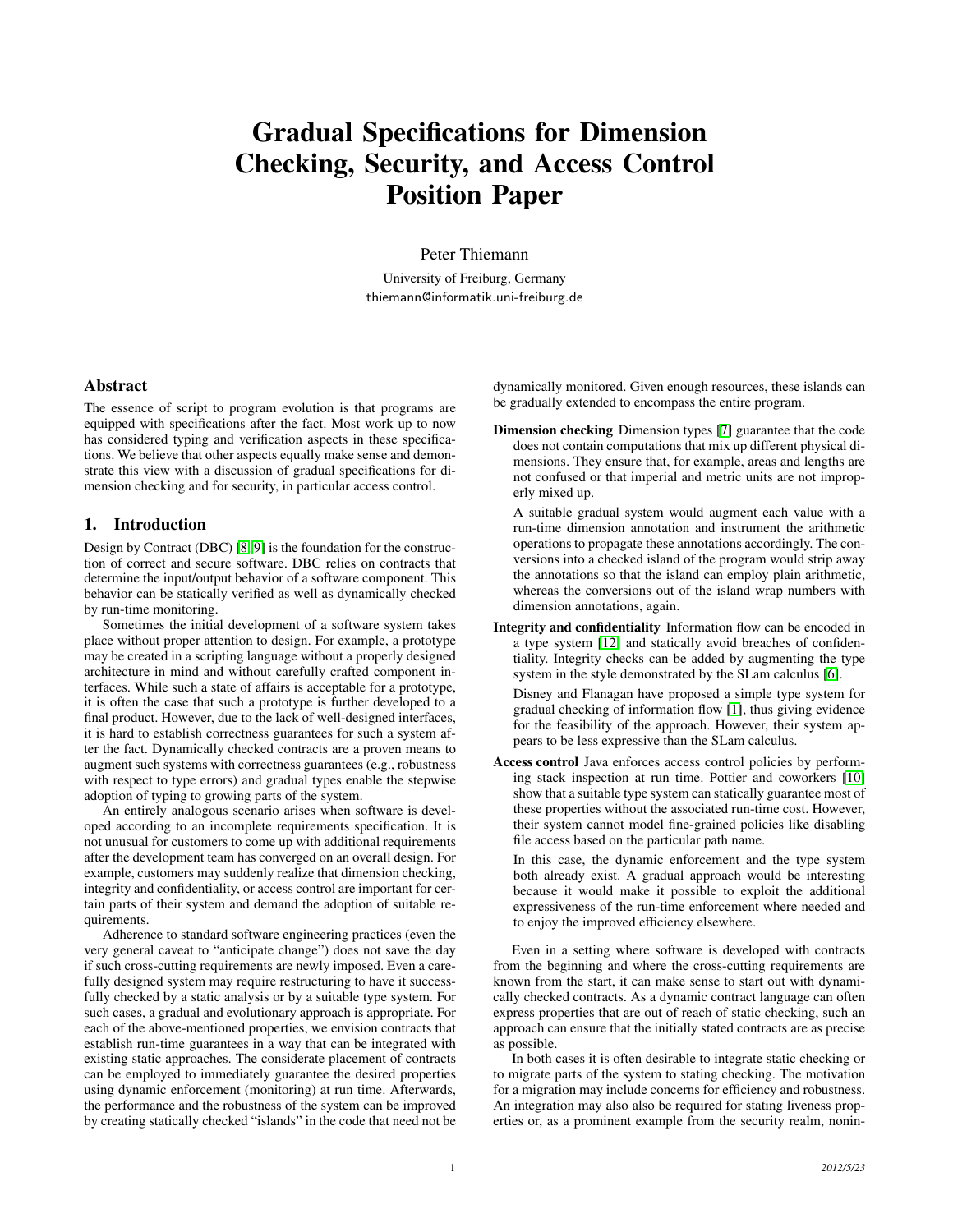terference, which is known not to be amenable to pure dynamic checking [\[4\]](#page-1-12).

#### 2. A Gradual Approach to Access Control

For contracts based on types, gradual typing [\[11\]](#page-1-13) provides a migration path from dynamically checked properties to a statically verified system. Drawing the analogy, a gradual access control type system provides a migration path from dynamically enforced access control to statically checked access control. In this case, the type conversions can also serve as boundaries to separate untrusted, dynamically checked parts of a program from trusted, statically checked parts. In particular, the dynamically checked parts could be could generated or downloaded at run time.

We are currently working on such a migration path for a range of security properties. Besides the integrity and confidentiality properties, which are captured by standard multi-level security type systems [\[12\]](#page-1-8), we are interested in access control on the object level. This access control differs significantly from the resource control of Pottier and coworkers[\[10\]](#page-1-11). While their system controls access to resources like the audio subsystem, the file system, or network communication, our envisaged system is geared at restricting the objects accessible to a component using path expressions.

In prior work [\[5\]](#page-1-14), we introduced a contract system of dynamically enforced access permissions with a path-based semantics which fit well in a verification scenario. To complete the migration path for verification, a corresponding static access permission (effect) system is required. To address the security scenario in a satisfactory way, a different, location-based semantics for dynamic checking is required along with the corresponding static system. In this way, we create a methodology for gradual verification and security hardening of software, in particular for scripting languages, which facilitates a gradual migration from dynamically checked to statically verified components.

As a bonus to a purely static system, a gradual system enables us to include manifestation and focusing where a dynamic check establishes a property which is then carried through in the static system. These ideas have been pioneered for types [\[2,](#page-1-15) [3\]](#page-1-16) and they seamlessly extend to a setting which includes security properties.

#### 3. Gradual Access Control for References

To investigate the design space of a gradual system for access control, we construct a calculus that performs access control for references with the following syntax.

| \n $\text{Mode } m ::= \begin{array}{l}\n 1 \mid 0 \\  e \quad \text{:=} \quad x \mid \lambda^m x.e \mid e \mid e \mid \text{ref } a \mid e \mid e \mid e \mid e = e \\  0 \mid \text{loc } e \mid \text{like } e \mid e \cup e \\  0 \mid \text{test } e \mid e \mid e \mid e \mid e\n \end{array}$ \n |
|---------------------------------------------------------------------------------------------------------------------------------------------------------------------------------------------------------------------------------------------------------------------------------------------------------|
|---------------------------------------------------------------------------------------------------------------------------------------------------------------------------------------------------------------------------------------------------------------------------------------------------------|

The base calculus is a call-by-value lambda calculus with ML-style references. The a annotation of the operator for creating references is a marker for the allocation sites in a program and it is drawn from some unspecified set. These markers are usually unique, but that is not a requirement. We explain the  $m$  annotation of the lambda at the end of this subsection.

The next line of the expression grammar specifies syntax for constructing designators for sets of references.  $\emptyset$  stands for the empty set, loc e expects that e evaluates to a reference  $\ell$  and then stands for the singleton set  $\{\ell\}$ . The expression like  $e$  also expects that  $e$  evaluates to a reference  $\ell$ , but then it stands for the set of all references that are allocated with the same allocation site marker as  $ℓ$ . The join operator ∪ just builds the union of two such sets.

The restrict and permit operators in the last line both accept as their first argument a descriptor of a set of references and restrict the access rights for the evaluation of their second argument. Writing restrict  $e_0$  in  $e$  disallows access to the references designated by  $e_0$  scoped over e whereas permit  $e_0$  in e disallows access to all references **not** designated by  $e_0$  scoped over  $e$ .

With "scoped over" we mean that the restriction acts like a wrapper on  $e$ . It recursively restricts the execution below  $e$  and all computations that are executed on behalf of e. That is, if e returns a function, the body of this function is also restricted, and so on.

If  $e$  is a higher-order function and a function  $g$  is passed as an argument, the programmer may choose under which restriction this function executes. If q is an overriding lambda marked with  $m = 0$ , then it runs with the restriction of its creation site. Otherwise it inherits the restrictions of its caller and of its creation site.

#### 4. Conclusion

This document is a preliminary investigation of the issues that arise in a gradual type system for access control. We first argue that such a system (along with some related systems) makes sense from the general point of view of software engineering. Then we exhibit a first design of a suitable calculus that only considers references instead of objects and access paths.

We are currently working on a type system for a gradual extension of this calculus. There are still a number of open questions concerning the correct notion of subtyping and the annotation overhead. An embedding transformation from a simply-typed lambda calculus into our system would alleviate that overhead. We have yet to establish formal properties like type safety and, potentially, a suitable variation of a blame theorem (in the style of Wadler and Findler [\[13\]](#page-1-17)).

- [1] T. Disney and C. Flanagan. Gradual information flow typing. In *STOP 2011*, 2011.
- [2] M. Fähndrich and R. DeLine. Adoption and focus: Practical linear types for imperative programming. In *Proc. 2002 PLDI*, pages 13–24, Berlin, Germany, June 2002. ACM Press.
- [3] C. Flanagan. Hybrid type checking. In S. Peyton Jones, editor, *Proc. 33rd ACM Symp. POPL*, pages 245–256, Charleston, South Carolina, USA, Jan. 2006. ACM Press.
- [4] G. L. Guernic, A. Banerjee, T. P. Jensen, and D. A. Schmidt. Automata-based confidentiality monitoring. In M. Okada and I. Satoh, editors, *ASIAN*, volume 4435 of *LNCS*, pages 75–89. Springer, 2006.
- [5] P. Heidegger, A. Bieniusa, and P. Thiemann. Access permission contracts for scripting languages. In *Proc. 39th ACM Symp. POPL*, pages 111–122, Philadelphia, USA, Jan. 2012. ACM Press.
- [6] N. Heintze and J. G. Riecke. The SLam calculus: Programming with security and integrity. In L. Cardelli, editor, *Proc. 25th ACM Symp. POPL*, pages 365–377, San Diego, CA, USA, Jan. 1998. ACM Press.
- [7] A. Kennedy. Dimension types. In D. Sannella, editor, *Proc. 5th ESOP*, volume 788 of *LNCS*, pages 348–362, Edinburgh, UK, Apr. 1994. Springer.
- [8] B. Meyer. Applying "Design by Contract". *IEEE Computer*, 25(10):40–51, Oct. 1992.
- [9] B. Meyer. *Object-Oriented Software Construction*. Prentice-Hall, Upper Saddle River, NJ, USA, 2nd edition, 1997.
- [10] F. Pottier, C. Skalka, and S. Smith. A systematic approach to static access control. *ACM TOPLAS*, 27(2):344–382, 2005.
- [11] J. Siek and W. Taha. Gradual typing for objects. In E. Ernst, editor, *21st ECOOP*, volume 4609 of *LNCS*, pages 2–27, Berlin, Germany, July 2007. Springer.
- [12] D. Volpano, G. Smith, and C. Irvine. A sound type system for secure flow analysis. *Journal of Computer Security*, 4(3):1–21, 1996.
- [13] P. Wadler and R. B. Findler. Well-typed programs can't be blamed. In G. Castagna, editor, *Proc. 18th ESOP*, volume 5502 of *LNCS*, pages 1–16, York, UK, Mar. 2009. Springer-Verlag.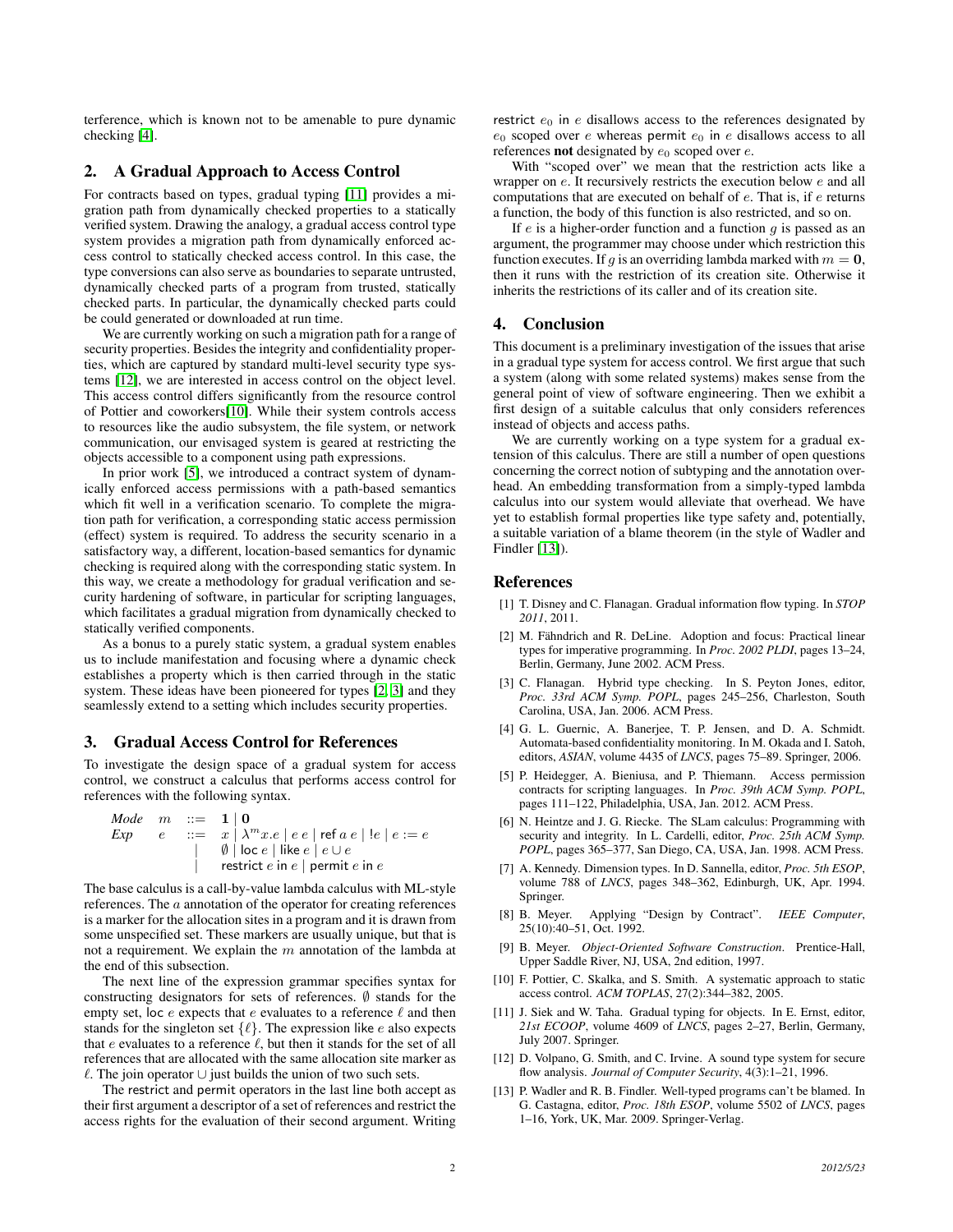# Towards Gradual Typing in Jython

Michael M. Vitousek Shashank Bharadwaj Jeremy G. Siek

University of Colorado at Boulder

{michael.vitousek, shashank.bharadwaj, jeremy.siek}@colorado.edu

### 1. Introduction

The Jython implementation of Python for the JVM [1] stands to benefit greatly from the introduction of gradual typing. In particular, it may lead to improved program efficiency, static detection of type errors, and improved modularity of runtime error detection through blame tracking [2]. However, there are tensions between these goals. For example, the addition of type annotations to a program often causes the compiler to insert casts to mediate between static and dynamically typed code and these casts incur runtime overhead [3, 7].

Researchers have demonstrated space efficient blame tracking for casts involving first-class functions but the technique required a second value-form at function type, a casted function [4, 5]. The consequence for compilation is that generated code for function application must perform a dispatch and thereby incurs overhead, even for function applications residing in statically typed code. At Dagstuhl in January, Siek suggested a solution to this problem by storing the "threesome" as part of the closure representation and by moving the work of casting from the caller to the callee. In Section 2 we elaborate on this solution.

After functions, the next major challenge for efficient gradual typing in Python is how to efficiently implement casts involving objects. Objects are problematic because Python, as an imperative and dynamically typed language, allows *strong updates*, that is, changes to objects that affect their type. This problem has appeared in other guises, such as covariant arrays in Java and changes in typestate [6]. The approaches to date either guard every read access by a runtime type test or require reference counting. Both approaches impose significant runtime overhead, even for statically typed code. In Section 3 we propose an alternative in which we only guard strong updates and only allow the type of an object to change in a monotonically decreasing fashion with respect to naïve subtyping.

#### 2. Function casts

We begin by considering the implementation of function casts. The naïve approach would be to have every cast on a function create a new function that "wraps" up the function, but this method is not scalable to situations where a function is repeatedly passed from static code to dynamic code and vice versa. Consider the following partially-typed Gradual Jython code, which traverses a file directory tree, applies a function *fun* to each file in the structure, and prints its output:

- for  $file$  in  $files$ :
- 3: if file.*is directory*():
- 4: *explore dir*(file, fun)
- 5: **else:** print  $fun(file)$
- 6: **def** *explore\_dir*( $dir$ :file,  $fun$ :file  $\rightarrow$  str)  $\rightarrow$  unit:
- 7: *explore files*(file.members(), fun)

Because a new wrapper is added around fun every time it passed through from one function to another, there is a  $O(n)$  space blowup, rendering this approach infeasible.

Siek and Wadler developed a partial solution to this issue by attaching a "threesome" to a casted function and by merging threesomes when a casted function is cast yet again [4]. While this eliminates the  $O(n)$  blowup of function wrapping, it also increases the overhead of function calls, because the compiled call site needs to check if the value being called is a threesome-wrapped function or a bare function. As such, the rule for compiling functions becomes

$$
\begin{array}{ll}\n[\![e_1(e_2)]\!] = \\
[\![e_1]\!] \text{ in} \\
\text{case } f \text{ of} \\
[\text{Casted } f' \mathcal{K} \Rightarrow f'([\![e_2]\!]: dom(\mathcal{K})) : cod(\mathcal{K}) \\
[\text{ Function } f' \Rightarrow f'.fun(f'.fvs, [\![e_2]\!])\n\end{array}
$$

We see a path to solving this problem by using a combination of the naïve wrapping approach and the threesomes approach. In this formulation, function closures contain pointers to a stored threesome, in addition to the typical function code and values for free variables. In a closure that has not been cast, the threesome is an identity cast. Applying a cast to a closure for the first time installs a generic wrapper function that performs casting on the argument, calls the original function, and casts the return value. Additional casts applied to the closure simply alter the threesome.

With this modification to function closures, call sites are returned to their simple form, with the exception that we pass the entire closure into the function instead of just its free variables:

$$
[\![e_1(e_2)]\!] = \mathsf{let}\, f = [\![e_1]\!] \mathsf{ in}\, f.\mathit{fun}(f,[\![e_2]\!])
$$

The wrapper installed onto casted function bodies accesses the closure's threesome to cast the function from its original to its final type. Uncasted functions, lacking wrappers, simply ignore the threesome. To enable this treatment of threesomes as data, we depart from previous work and make threesomes into first-class entities.

We believe this approach to function casts will suffice to eliminate overhead at the call site of uncasted functions while continuing to support blame tracking to produce useful error messages.

#### 3. Object casts

Our implementation of function casts relies on the fact that Python functions are immutable — a property that does not hold for Python objects. This complicates the design of gradual object casts in Jython, requiring a different approach from that used for functions.<sup>1</sup>

#### 3.1 Motivation

The complicating effects of imperative update on gradual typing are reflected in the following code. This program constructs an object

<sup>1:</sup> **def** *explore\_files*(*files*, *fun*):<br>2: **for** *file* **in** *files*:

<sup>1</sup> Python does not have mutable reference cells, but a language with *ref*s would have to consider similar issues.